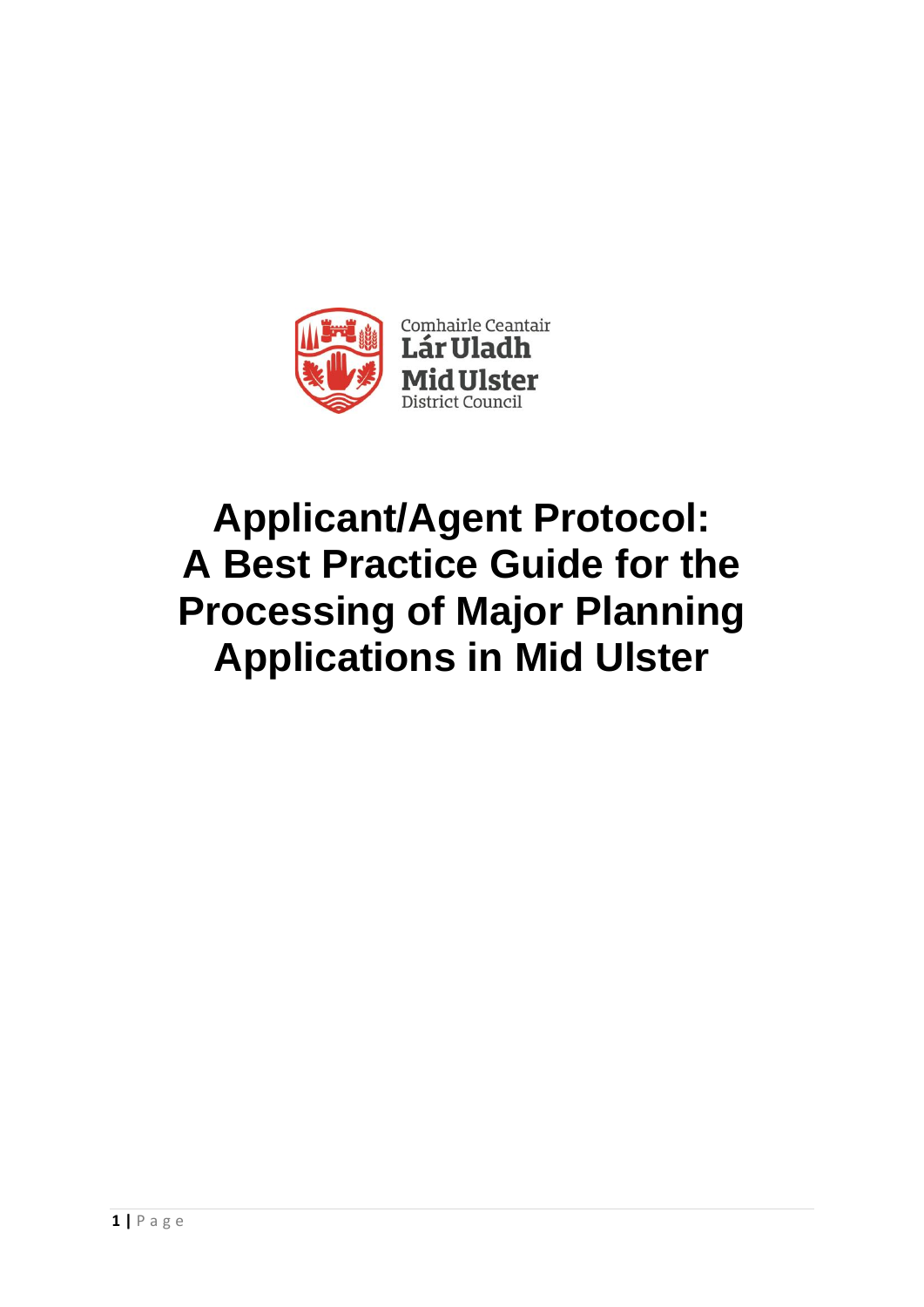### **Purpose of the guidance**

 This guidance has been established in order that Mid Ulster District Council can provide a more streamlined and collaborative planning application system which can not only secure appropriate protection for the residents of the District but also secure investment and support economic growth by bringing jobs and prosperity for all.

 The focus of the guidance is on those more significant applications defined as Ireland) 2015. Major in 'The Planning (Development Management) Regulations (Northern

Ireland) 2015.<br>Achieving this requires commitment and from all stakeholders holders to partnership working, sound project management and effective communication with the Council, developers, the community and other agencies.

 This guidance sets out how best to actively manage the progress of applications responsibilities of Council planning staff and applicants / agents at each stage of the process in order to deliver good quality planning decisions in an efficient through the development management system and identifies the role/ manner and at least cost.

#### *1. Use of Pre-application discussions (PADs)*

 have important contributions to make at key stages in the planning process and particularly Major applications. Whilst such discussions are therefore a separate activity from statutory pre-application consultation with communities, they can inform the planning and scope of the statutory consultation activity required. The pre-application discussion process is not a statutory requirement and is therefore optional. However, it is widely recognised that individuals and groups as such councils, or the Department as the case may be, should encourage and welcome pre-application discussions for all types of proposed development but

#### **Benefits of Pre-Application Discussions**

The benefits of pre-application discussions have already been recognised by Applicant's in the processing of planning applications. Engaging in the pre-Application process can help to:

 be addressed at an early stage in the process; · Identify potential policy constraints and other material issues which need to

 · Facilitate discussions with key consultees (where appropriate) at an early stage, especially where an environmental statement is likely to be required;

· Identify related technical issues and allow for discussion with a view to resolving such matters;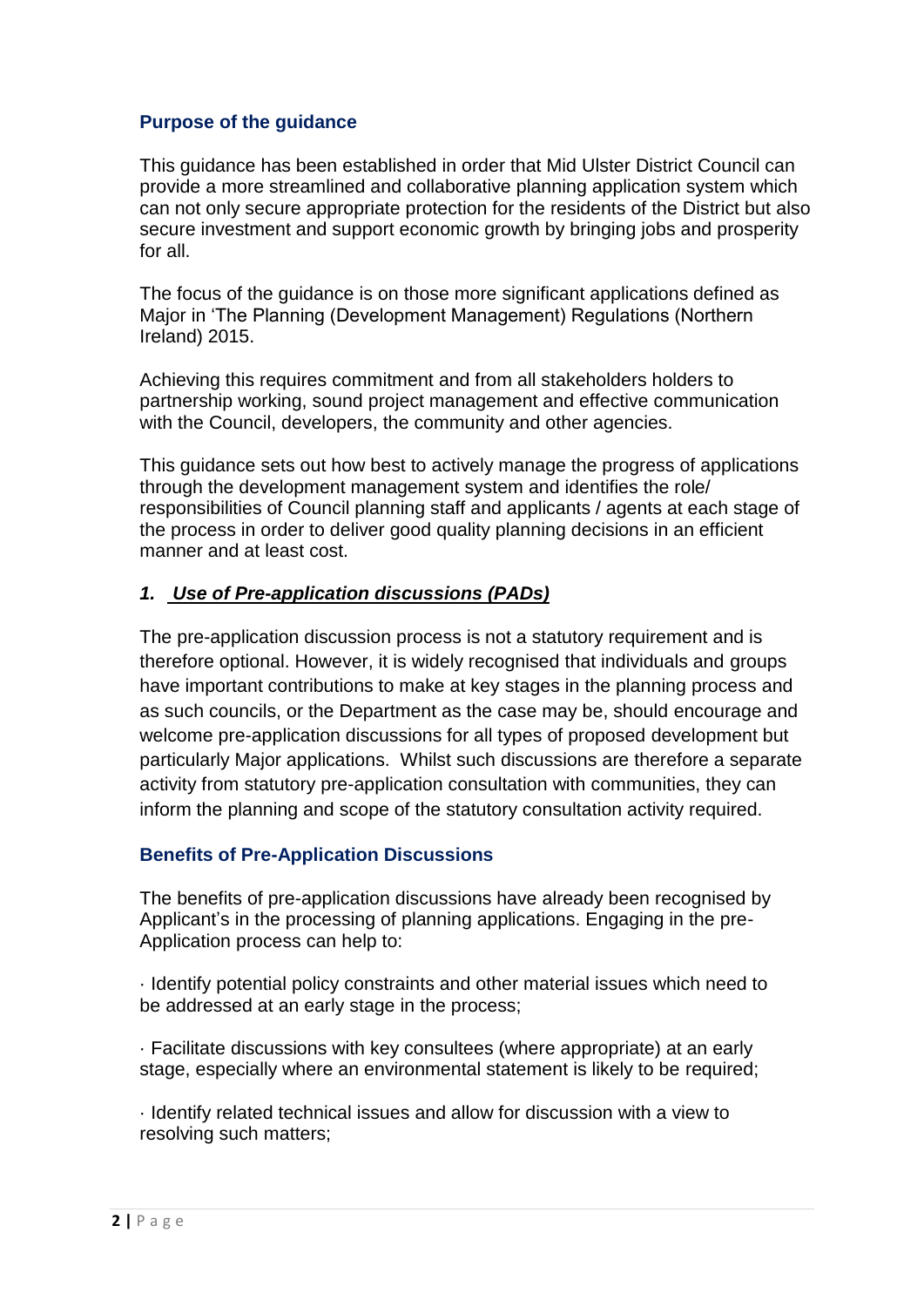· Ensure that engagement with appropriate stakeholders takes place at an early stage in the planning process;

 · Offer an opportunity for informed amendments and improvements to be made to reducing the time taken for an application to move through the planning system; schemes prior to formal planning applications being submitted, thereby potentially

- · Improve the content and quality of planning applications;
- · Enhance the quality of a development scheme;
- · Speed up the statutory decision making process; and
- · Ensure active case management.

For more complex proposed developments it will be necessary for the prospective applicant to submit as much information as possible to enable meaningful discussions with the Council to take place.

 provided/discussions held, a certain level of information should be submitted with the initial request. The following additional information would be beneficial but is In order to allow for effective and constructive pre-application advice to be by no means an exhaustive list:

- A fully completed Pre-Application Discussion Request Form
- · A site plan (scale 1:1250 or 1:2500) marked with the footprint of the
- proposed development (in red) and the limit of the land in the applicants
- ownership/control (in blue);
- · Photographs of the existing site;
- · Initial sketch drawings of the proposed development showing the nature
- and scale of the development;
- · Drawings/plans showing the potential constraints [trees, other vegetation,
- overhead wires, listed buildings etc];
- · Brief description of the nature and purpose of the development and of its
- $\mathbf{L}^{\left(1\right)}$ possible effects on the environment, and such other information as the
- applicant may wish to provide.
- Desirable Information
- · Results of any preliminary consultation with neighbours, other authorities
- or statutory undertakers (in a proportionate manner as appropriate);
- · Other supporting information such as a draft environmental statement;
- transport assessments or ecological surveys (in a proportionate manner as
- appropriate); and
- Evidence of any pre-community consultation carried out (where required).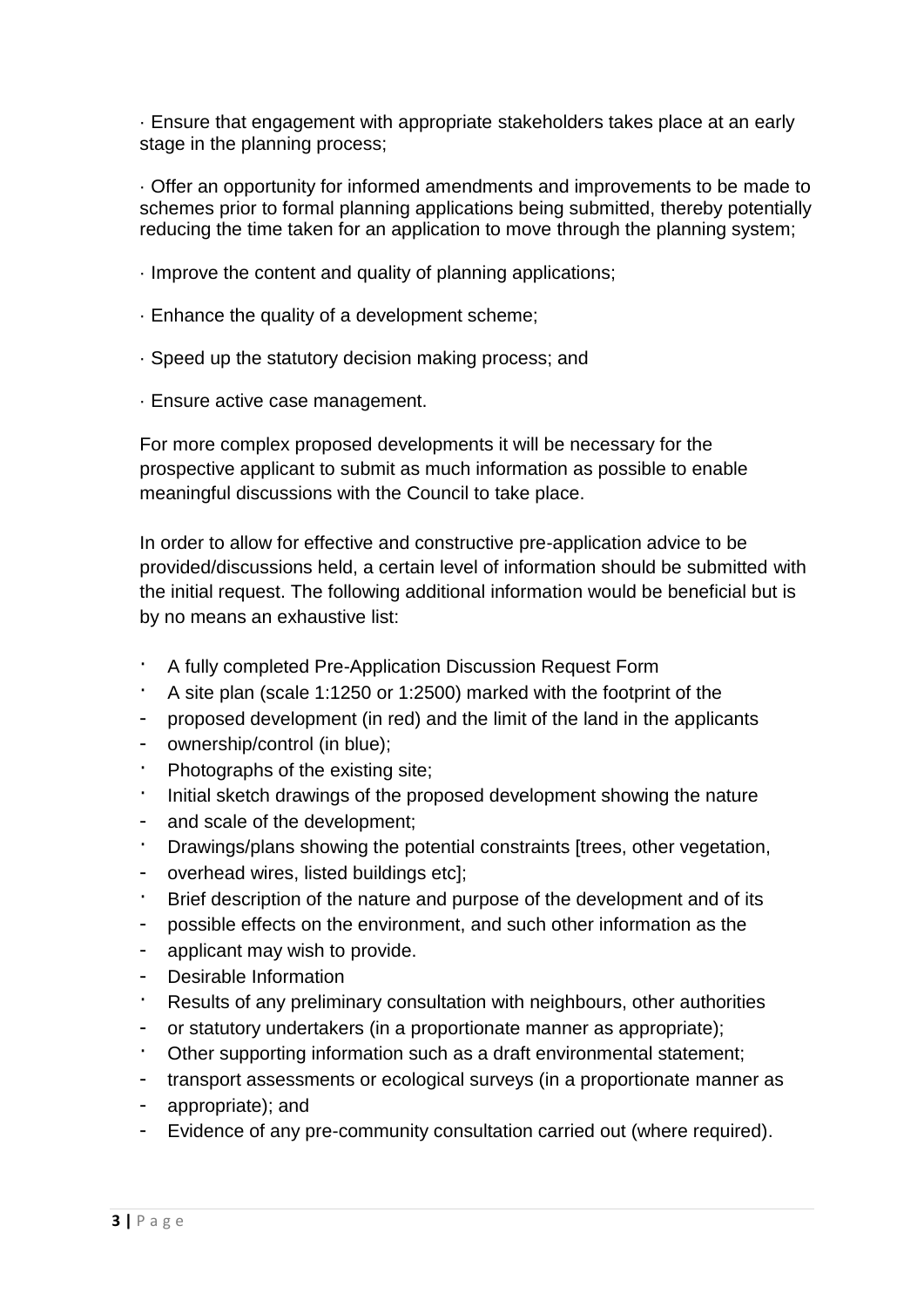Providing this information at the outset allows the council to consider and understand issues relevant to the proposal and to identify key stakeholders that may be able to contribute to the process in advance of any discussions taking place.

 The more accurate information an applicant can provide at the outset, the more helpful and informed the council or Department's advice can be. The level of information sought by a council or Department at the outset will be tailored to the scale and complexity of the proposed development.

# *2. Pre-application Community Consultation (PACC)*

# **Legislative Context**

 Ireland) 2015 (referred to hereafter as the Development Management Regulations) and The Planning (General Development Procedure) Order (Northern Ireland) 2015 (referred to hereafter as the 2011 Act, The Planning (Development Management) Regulations (Northern GDPO).

 if the development falls within the major category as prescribed in the Development Management Regulations. (A person who proposes to apply for development of regional significance must, before complying with Section 27, Section 27 of the 2011 Act places a statutory duty on applicants for planning permission to consult the community in advance of submitting an application, permission for any major development which is prescribed in regulations as a enter into consultations with the Department2).

 (PAN), to the appropriate council, or as the case may be the Department, that an application for planning permission for the development is to be submitted. There must be at least 12 weeks between the applicant giving the notice and Section 27 also requires that a prospective applicant, prior to submitting a major application must give notice, known as a 'proposal of application notice' submitting any such application.

Note 10) www.planningni.gov.uk (further advice is available in the Department's Development Control Advice

# *3. EIA/Scoping pre submission / benefits*

What are the Benefits of an early Environmental Impact Assessment scoping?

 EIA allows the likely significant environmental effects of a project to be identified and to be avoided, remedied or minimised at an early stage.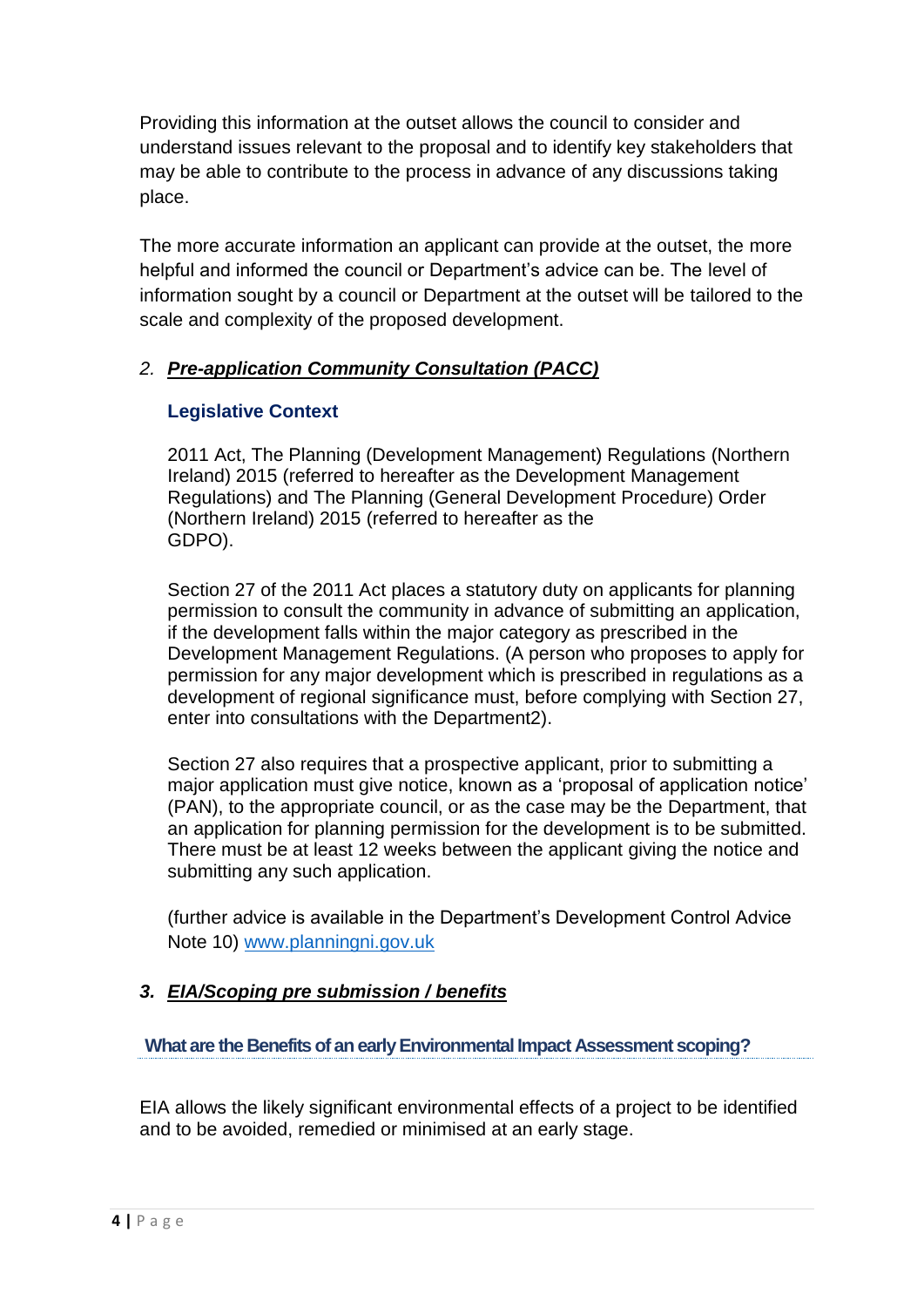early stage. On request the Council will give you an opinion as to the information the procedures to be followed. EIA Screening and scoping should be encouraged for major applications at an to be provided in the ES. This is known as "scoping" and will also advise you on

 failure to seek a scoping opinion can lead to later problems. A scoping opinion required coverage and content of the ES for a particular application Good practice usually involves early consultation with statutory consultees and other stakeholders. This is advisable in the case of most major projects as a summarises the specific advice of the competent authority concerning the

 Where a planning application is accompanied by an ES the Planning Service will advertise the availability of the ES and take any representations about the likely information on the likely significant effects available, EIA can help allay fears environmental effects into consideration in making its decision. By making the created by a lack of information.

 before the proposal can go ahead. A planning application accompanied by an If a proposal is EIA development then planning permission must be granted ES, and the appropriate fee must be submitted to the relevant Council.

 You may choose to seek independent advice or engage consultants to prepare the ES for you. Government Departments and other environmental authorities with relevant information should be consulted and will make any relevant information available to you. These bodies may make a reasonable charge for the supply of information.

 It is therefore always advisable to discuss the proposal with the Council at an early stage. This should help speed up the application and avoid unnecessary problems.

# 4. Applicant / Agent Responsibilities:

# **4. Applicant / Agent Responsibilities: The Applicant / Agent should always seek to undertake the following:**

1. Utilise sound and appropriate professional and technical expertise and not expect

Officers to provide consultancy advice.

Officers to provide consultancy advice.<br>2. Acquire and maintain awareness of relevant policy and take this into account in the formulation of proposals. Applicants / Agents should understand that there may be instances where if the proposal is contrary to policy then there may not be a positive way forward. This should not be seen as the Officers adopting a negative stance.

 Officers from the Council and also to engage with those communities most 3. Before submitting a Planning Application, Applicants / Agents are encouraged, where it is appropriate, to engage in pre-application discussion with Planning affected by a proposal before Planning Applications are submitted.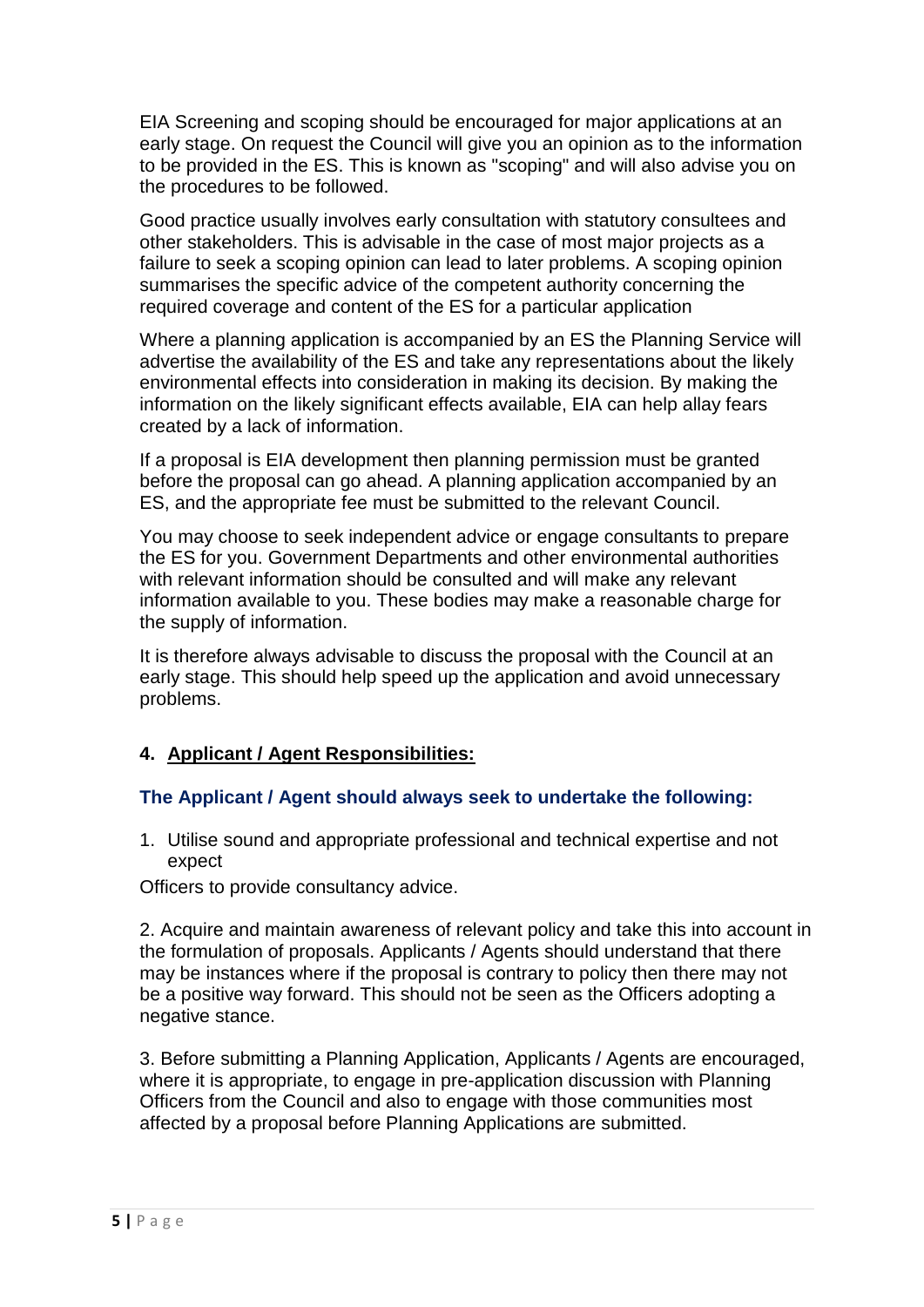content of the proposal. The Planning Officer should not be expected to provide 4. Prepare plans and provide sufficient information to inform the Officers of the the initial design brief or act as the Applicant's consultant.

 required by the Council, including: 5. Submit a complete Planning Application with all necessary information as

-accurate plans and drawings showing all relevant details including, where appropriate, details of existing and proposed development / buildings / engineering works, floorspace figures, highway access / car parking arrangements, changes in levels and visibility splays;

 Officers to act on their behalf or to make a case for the proposal. - a supporting statement setting out the relevant material planning considerations; a justification for the proposal, demonstration of how the proposal complies with relevant planning policies, or otherwise. The Applicant / Agent should not expect

- the required planning application fee.

 (and other bodies as may be appropriate) on its content - ideally before the Agreement. 6. Where a legal agreement is required, Applicants / Agents should commence discussion at an early stage to negotiate with the Department of Infrastructure submission of the planning application. Dialogue should continue ahead of the planning application being determined. This should help reduce delays in the issuing of the decision notice which must await the completion of the Legal

Agreement.<br>7. If further information is requested, then the Applicants / Agents will endeavour Any further information supplied should be of appropriate quality and content, to allow progress to be made in deciding the Planning Application. to provide the requested information within an appropriately agreed time period.

8. It should be accepted that more complicated and controversial Planning Applications will often result in these Applications taking longer to be considered.

9. Agents should ensure that their clients are fully informed throughout the planning process of any issues or matters that need to be resolved.

and ensure that they are met. 10. Ensuring that the client is aware of any 'prior to commencement' obligations / conditions that must be satisfied as part of the granting of a Planning Approval

There is a host of information on the NI Planning Portal, including NIEA Standing Advice and Guidance, to assist applicant and agents in the submission of planning applications. It is also clear from the Planning Policy Statements and the Strategic Planning Policy Statement the type of information needed to assess an application.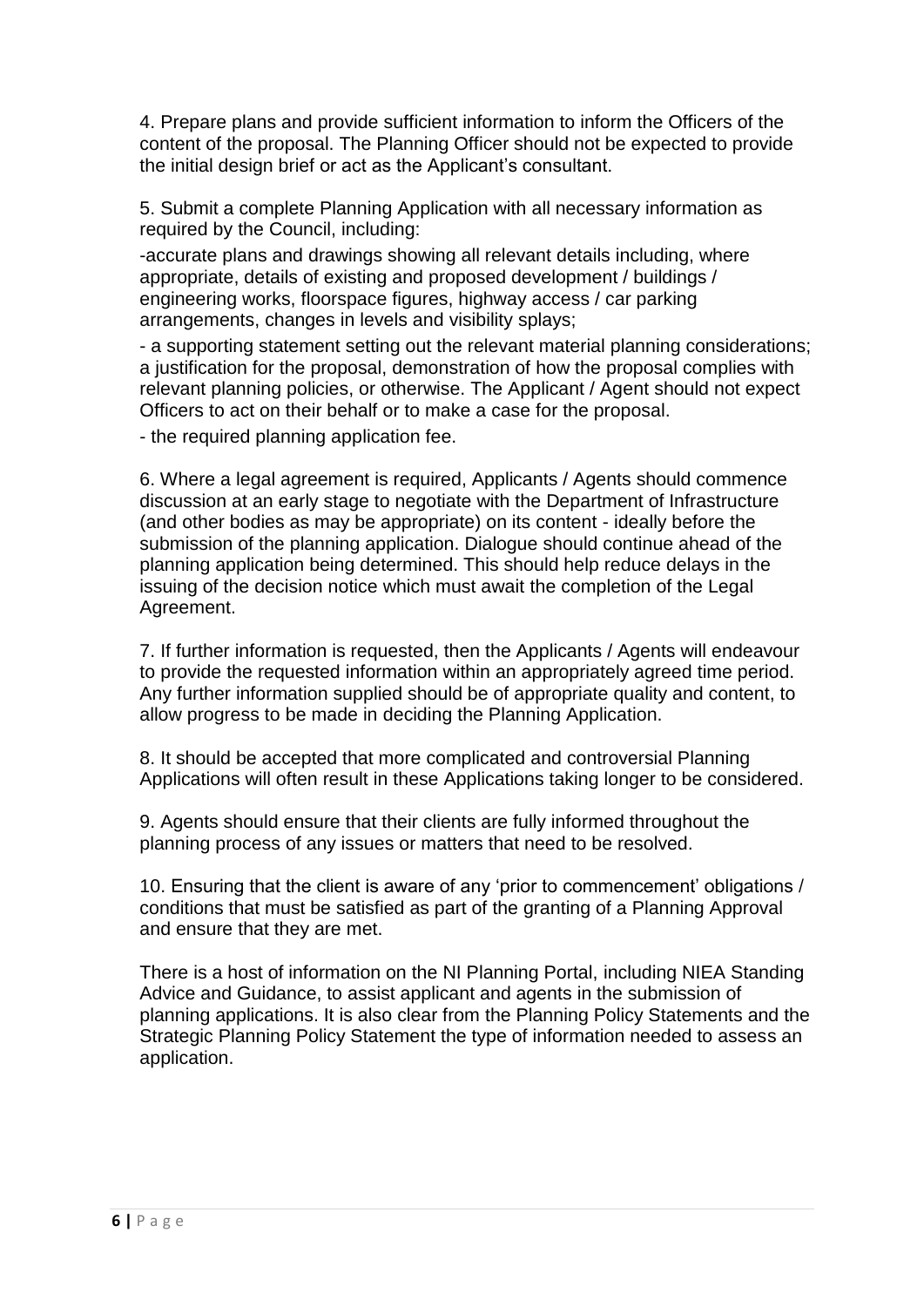# **5. The Council's responsibilities.**

### **Where an applicant undertakes the above Council will:**

- - Respond to pre-application advice for major applications in a timely manner, setting up consultations with statutory consultees where this will aid in providing sound advice.
- Provide advice on pre application consultations.
- Employ senior officials (i.e team leads) to handle major applications.
- $\omega_{\rm{max}}$ - Adopt a Project management approach giving a priority to Major applications, ensuring that all stages of the development management process are completed within acceptable timescales, to ensure that applications are processed efficiently.
- Actively manage consultations and the assessment of responses.
- Request amendments / additional information where appropriate as early as possible.
- - Hold Monthly group meetings focussed only on Major applications (chaired by the Planning Manager.
- - Provide an Interim report to the Planning Committee where Members views agreements may be used. are needed to help progress the application, for example, where planning
- $\omega_{\rm{max}}$ - Facilitate Pre-determination hearings in accordance with the Councils Protocol on the operation of the Planning Committee
- $\sim$   $^{-1}$ Issue decisions promptly.

 It is important to understand that if an applicant chooses to ignore and advice given through the pre-application discussion process their application when received may take longer to process and/or result in an initial **recommendation to refuse** being presented to the Planning Committee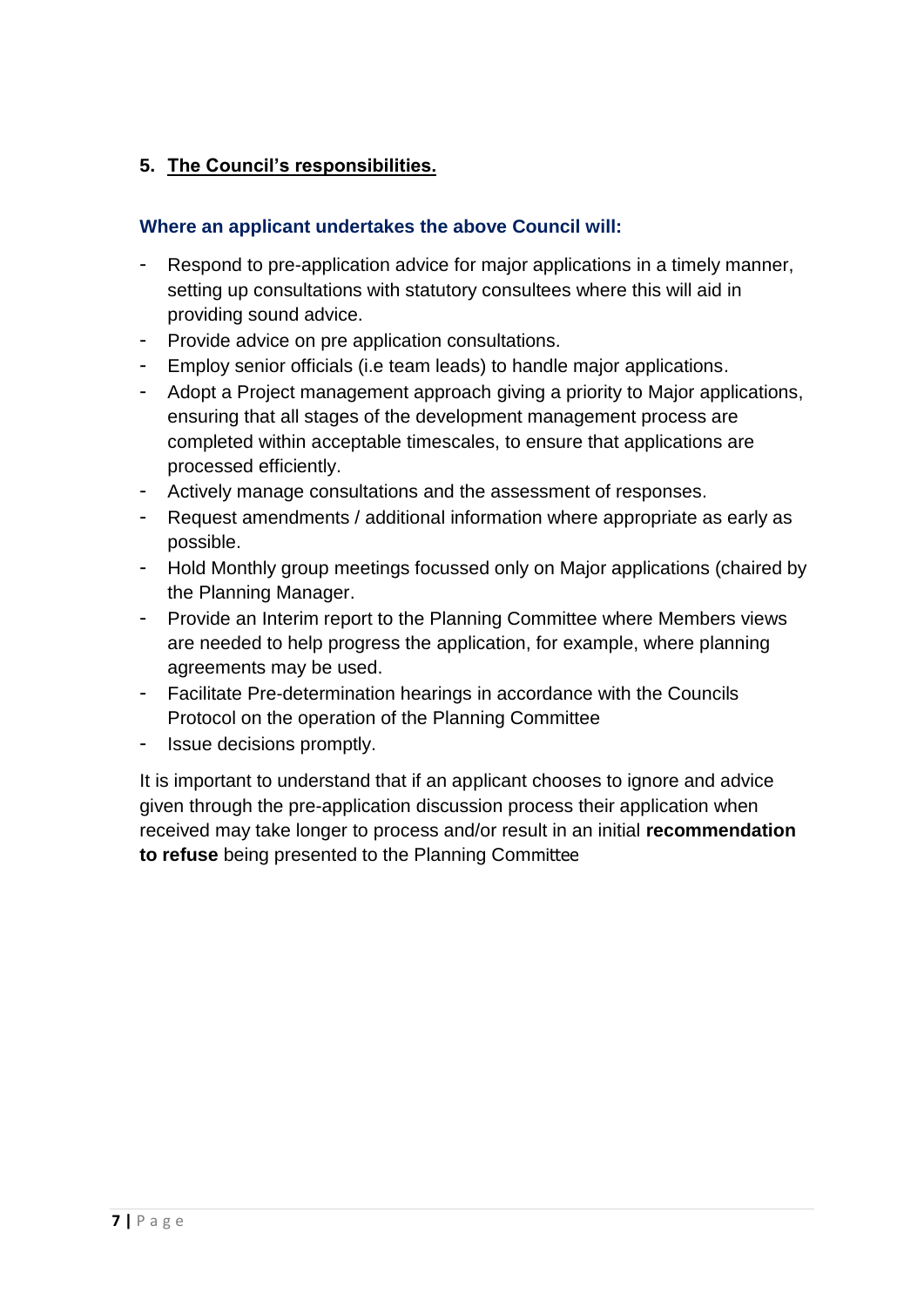